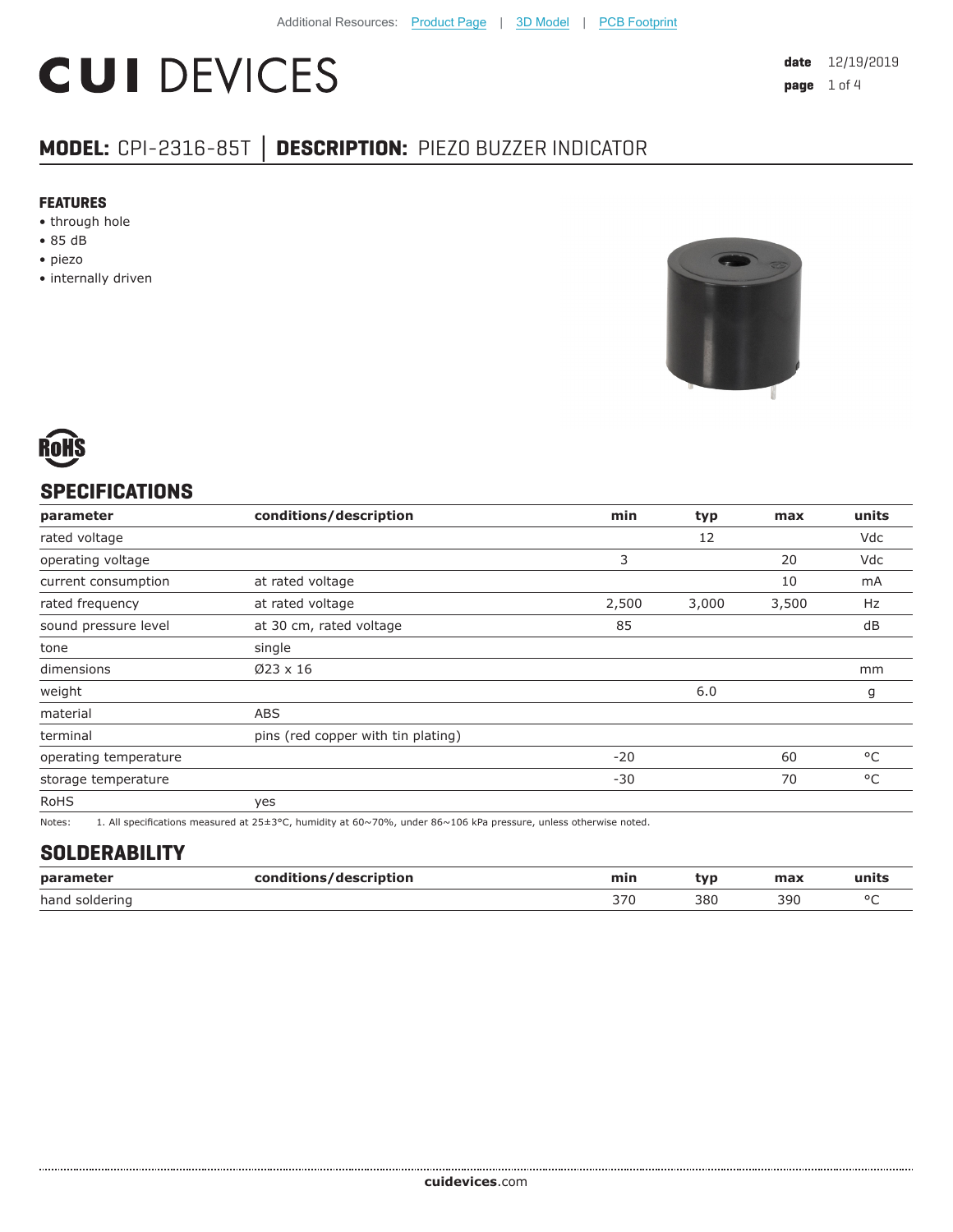### **MECHANICAL DRAWING**

units: mm tolerance: ±0.5 mm



#### **PERFORMANCE CURVES**



SPL: Voltage vs. Sound Pressure Level I: Voltage vs. Current Consumption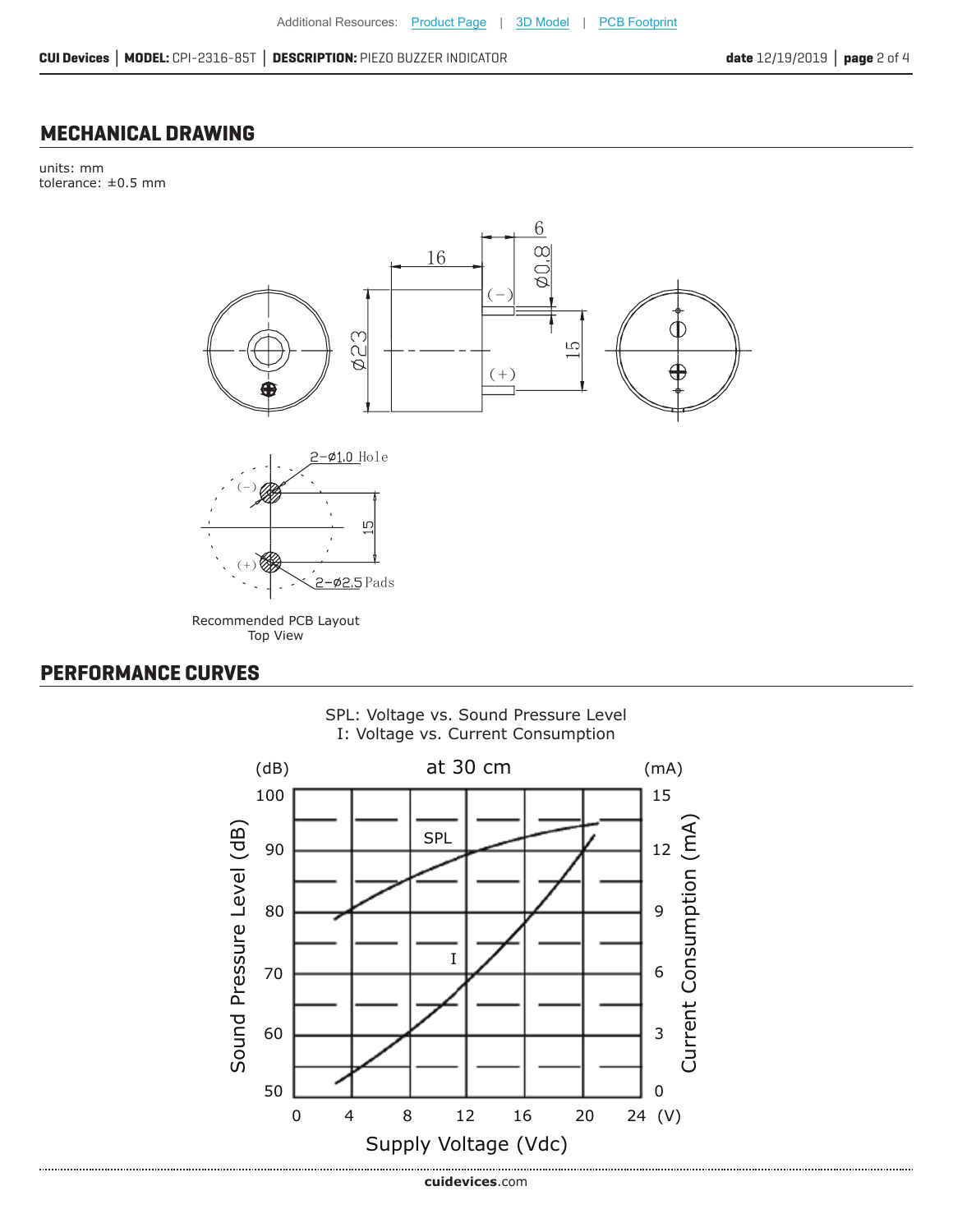#### **PACKAGING**